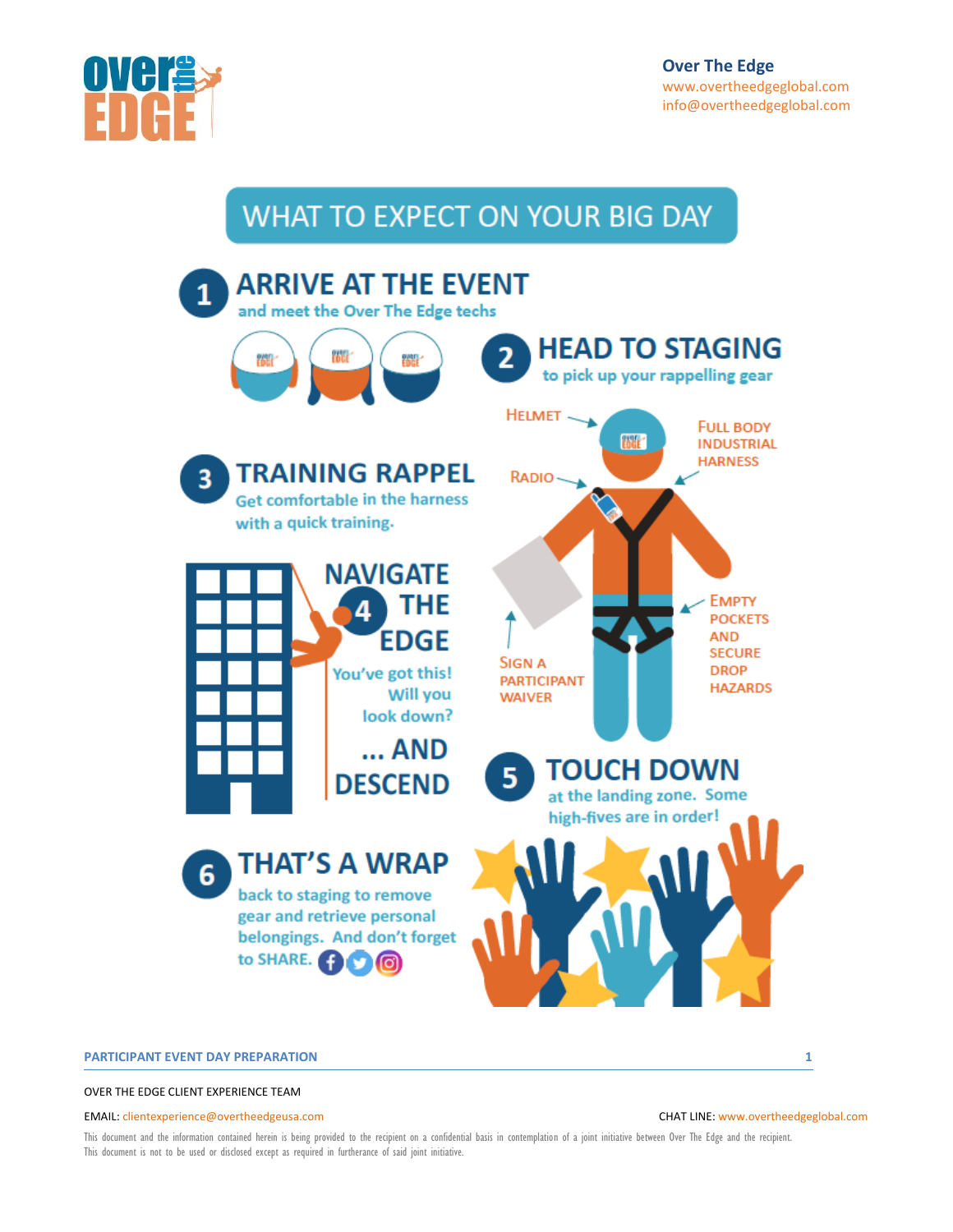

## **PARTICIPANT EVENT DAY PREPARATION**

Here are some things you might like to know…

### **IN GENERAL**

- $\triangleright$  This is not your typical rock climbing rappel! You will be wearing a full-body industrial harness and using an industrial descender to go down. You can control your speed to a certain extent. Should you go too fast the back-up device will engage, and you will stop.
- $\triangleright$  Getting your weight off the roof and into the harness is the most difficult part of the rappel for most people. You will have an opportunity to practice your technique during training, and an OTE Technician will guide you through these first few steps. Once you're over the edge, you will have a radio to communicate with your OTE Technician.
- $\triangleright$  It will take between 5 to 15 minutes to get to the bottom. Rappelling can take more effort than some people expect, and you may find that your hands or arms get tired. You can stop to rest or switch hands if you need a break.
- $\triangleright$  If you keep your feet on the concrete/glass, it is easy to maintain the correct position. You won't spin around or drift into the building. On some buildings you will not be able to touch the building. You can maintain the correct position by sitting up in your harness as if you were sitting in a swing. An Over The Edge staff member at the bottom of the rope will help keep you from spinning. Once you're within 20' of the ground, your landing will be assisted by the Over The Edge staff.

### **TRAINING**

- ➢ Training begins in the **Staging Area**, where participants get into their gear and are provided the equipment they will need to rappel. We adjust harnesses and other equipment to fit each individual, and teach the participants about the correct way to wear their gear.
- ➢ In the **Training Area**, we train participants how to use the descender and back-up device, the two pieces of equipment they will need to use during their rappel. The descender we use is a 'Petzl I'D'. We use a 'Petzl ASAP' as our back up device. We discuss how to properly operate the I'D as well as what causes the back-up device to engage and how to correctly release the ASAP.
- $\triangleright$  After demonstration by an OTE technician, each participant participants have the opportunity to simulate the actual rappel before going "Over The Edge".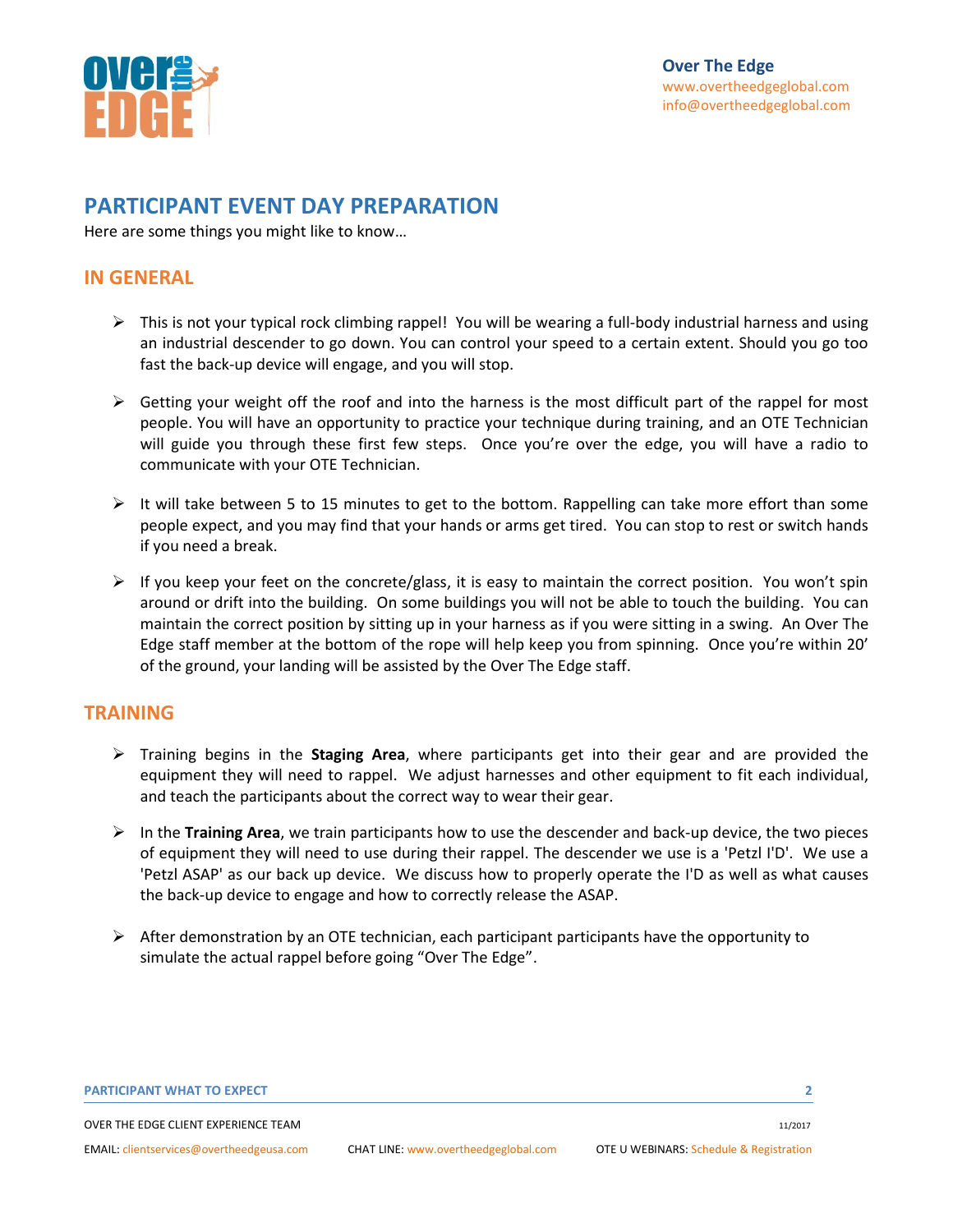

### **THE MAIN RAPPEL**

- ➢ Training takes approximately 20-30 minutes, and once training is complete, participants head over to the main rappel.
- $\triangleright$  Our OTE Technician will get each participant attached to the ropes, and their gear and equipment will get a final check to ensure that everything is correctly positioned prior to committing to the mainline. Once the final safety check is complete, the OTE Technician will assist each participant "Over The Edge".
- $\triangleright$  There are eyes on our participants at all times, from the OTE Technicians assisting at the top and monitoring the rappel, to our ropes volunteers below, who provide a fireman's belay during the rappel to assist people with getting off rope at the bottom.
- $\triangleright$  If a rappeller is unable to complete the rappel on their own, due to fright, fatigue, etc., we can lower the ropes from the top. This also allows us to facilitate rappels for people who may not have the strength or ability to work the descent device.
- ➢ Unlike recreational rappelling, if you release your hands during your rappel, you will simply stop! Feel free to do this during your rappel, and take some time to enjoy the view.

#### **WHAT TO WEAR**

- $\triangleright$  You're going to be walking down the side of a building so wear good shoes. Well-fitting sneakers, light hiking boots, or other soft soled shoes are recommended. **No sandals, slip-on shoes, slippers, flip flops, high heels, or steel toed boots** will be allowed.
- $\triangleright$  Comfortable long pants (tights, athletics pants) or shorts are recommended. Long or short sleeve tshirts are best. The harness goes around your legs, waist, and shoulders, so it is best to avoid anything too bulky. Shirts should be comfortable and without draw cords. Hair should be tied back.
- $\triangleright$  You will be required to leave droppable items like keys and cell phones, or jewelry that can get caught on things, with a staff member on-site. You will be given a pair of leather gloves and a helmet when you arrive.
- $\triangleright$  Many people choose to wear costumes for their rappel. All costumes will need to meet the same standards as listed above. Capes will have to be approved by the Site Safety Supervisor for the main rappel. If you have a question about what alterations your costume will need, please email pictures of your costume prior to the event so our staff can check it out!